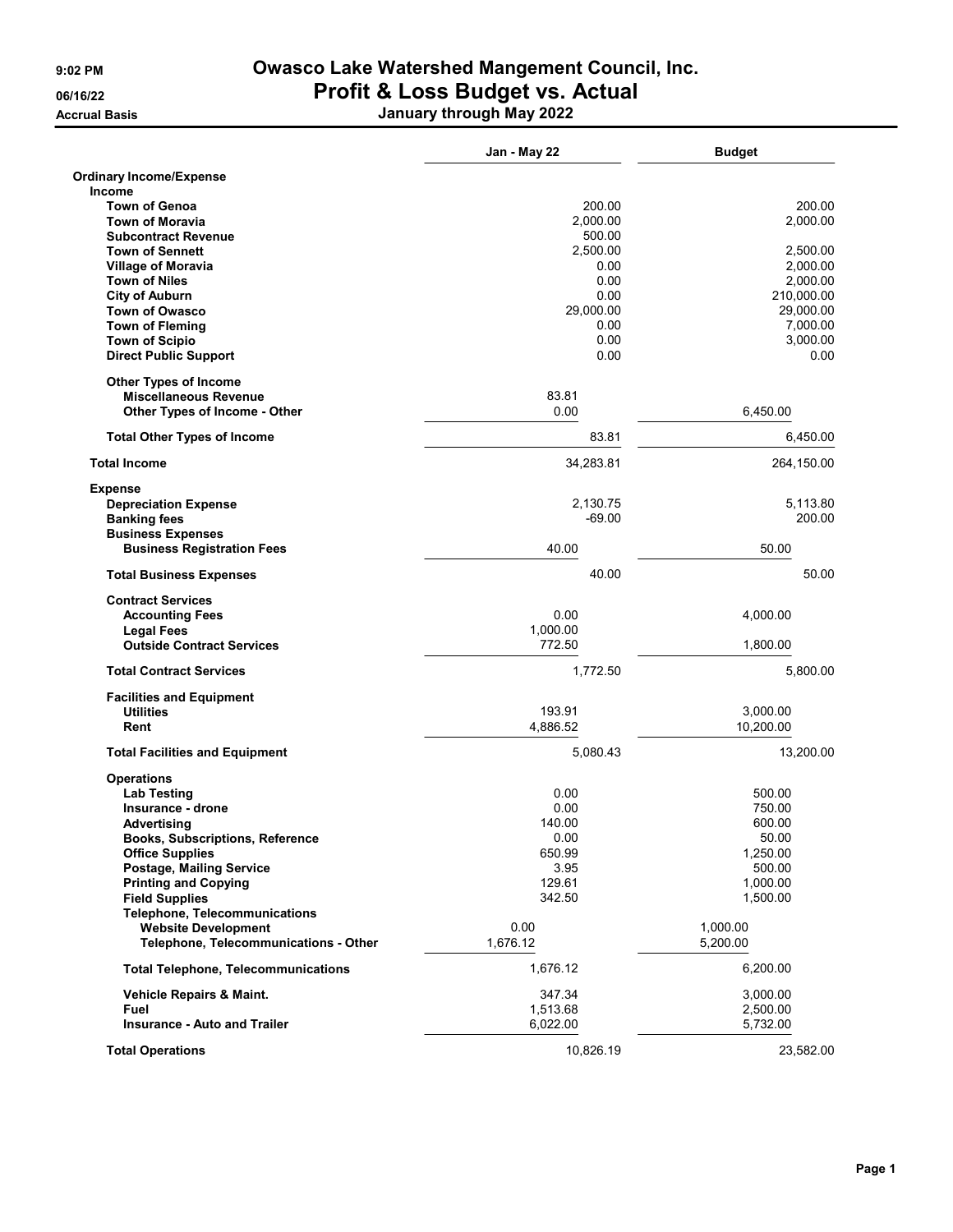Accrual Basis January through May 2022

|                                                    | Jan - May 22 | <b>Budget</b> |
|----------------------------------------------------|--------------|---------------|
| <b>Other Types of Expenses</b>                     |              |               |
| <b>Donations</b>                                   | 250.00       |               |
| Insurance - Liability, D and O                     | 0.00         | 5,500.00      |
| <b>Outside Contracting Services</b>                | 250.00       |               |
| <b>Total Other Types of Expenses</b>               | 500.00       | 5.500.00      |
| <b>Payroll Expenses</b>                            |              |               |
| <b>Health Insurance</b>                            | 3,797.04     | 8,285.00      |
| 401(K) Match                                       | 4,899.63     | 19,131.00     |
| <b>Disability &amp; Paid Family Leave</b>          | 78.57        | 600.00        |
| <b>Payroll Processing fees</b>                     | 550.75       | 1.400.00      |
| <b>Payroll Taxes</b>                               | 5,308.46     | 14,641.00     |
| <b>Salaries</b>                                    | 70,289.39    | 176,625.00    |
| <b>Unemployment</b>                                | 1,127.52     | 1,239.00      |
| <b>Workers Comp</b>                                | 2,164.76     | 1,800.00      |
| <b>Total Payroll Expenses</b>                      | 88,216.12    | 223,721.00    |
| <b>Travel and Meetings</b>                         |              |               |
| <b>Mileage</b>                                     | 22.83        | 200.00        |
| <b>Staff Development</b>                           | 792.50       | 1,200.00      |
| <b>Total Travel and Meetings</b>                   | 815.33       | 1,400.00      |
| <b>Total Expense</b>                               | 109,312.32   | 278,566.80    |
| <b>Net Ordinary Income</b>                         | $-75,028.51$ | $-14,416.80$  |
| <b>Other Income/Expense</b><br><b>Other Income</b> |              |               |
| <b>Norman Porticella</b>                           | 50.00        |               |
| <b>Total Other Income</b>                          | 50.00        |               |
| <b>Net Other Income</b>                            | 50.00        |               |
| Net Income                                         | $-74,978.51$ | $-14,416.80$  |
|                                                    |              |               |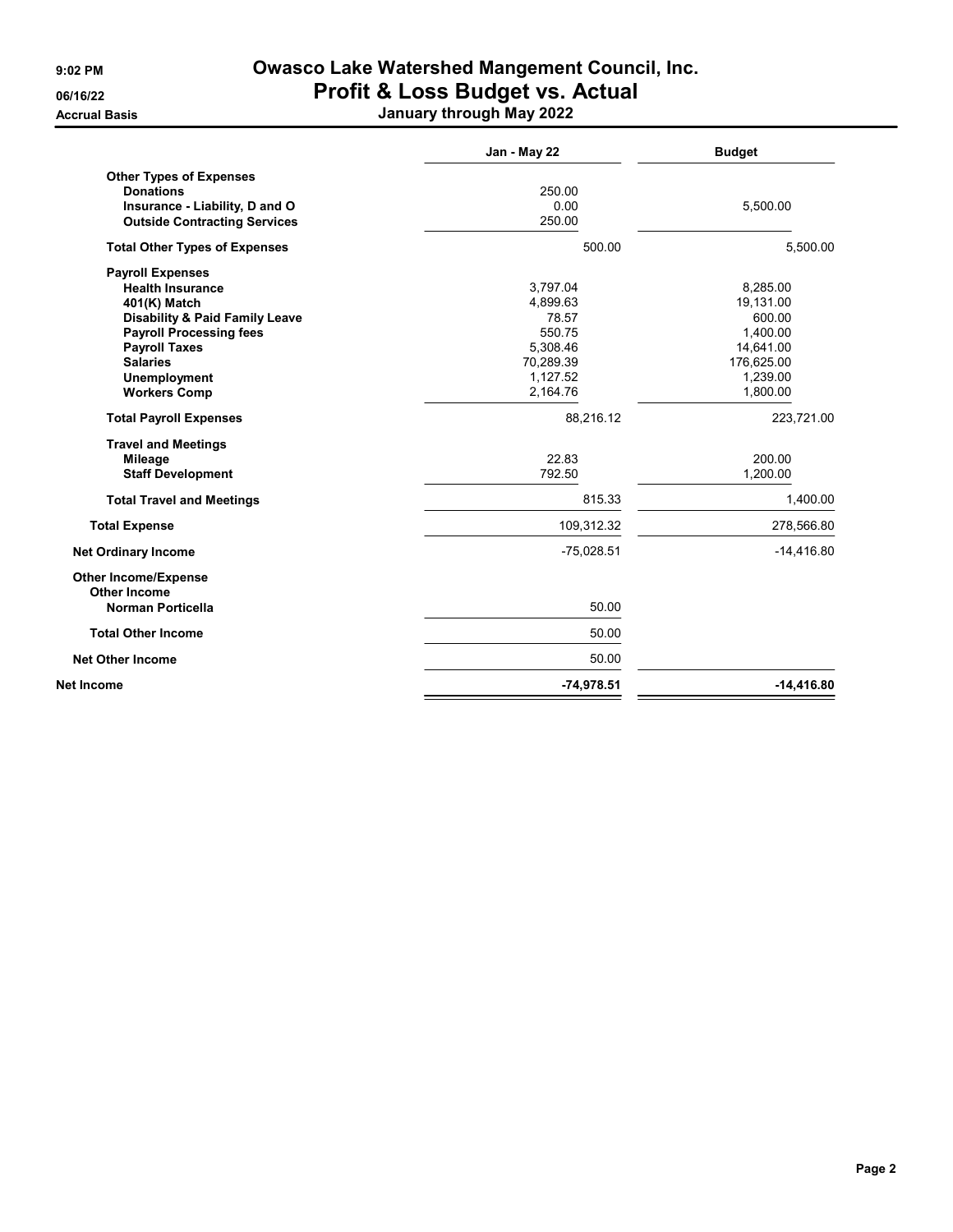Accrual Basis January through May 2022

|                                                           | \$ Over Budget       | % of Budget   |          |
|-----------------------------------------------------------|----------------------|---------------|----------|
| <b>Ordinary Income/Expense</b>                            |                      |               |          |
| Income                                                    |                      |               |          |
| <b>Town of Genoa</b>                                      | 0.00                 |               | 100.0%   |
| <b>Town of Moravia</b>                                    | 0.00                 |               | 100.0%   |
| <b>Subcontract Revenue</b><br><b>Town of Sennett</b>      | 0.00                 |               | 100.0%   |
| <b>Village of Moravia</b>                                 | $-2,000.00$          |               | $0.0\%$  |
| <b>Town of Niles</b>                                      | $-2,000.00$          |               | 0.0%     |
| <b>City of Auburn</b>                                     | $-210,000.00$        |               | $0.0\%$  |
| <b>Town of Owasco</b>                                     | 0.00                 |               | 100.0%   |
| <b>Town of Fleming</b>                                    | $-7,000.00$          |               | $0.0\%$  |
| <b>Town of Scipio</b>                                     | $-3,000.00$          |               | 0.0%     |
| <b>Direct Public Support</b>                              | 0.00                 |               | 0.0%     |
| <b>Other Types of Income</b>                              |                      |               |          |
| <b>Miscellaneous Revenue</b>                              |                      |               |          |
| Other Types of Income - Other                             | $-6,450.00$          | 0.0%          |          |
| <b>Total Other Types of Income</b>                        | $-6,366.19$          |               | 1.3%     |
| <b>Total Income</b>                                       | -229,866.19          |               | 13.0%    |
| <b>Expense</b>                                            |                      |               |          |
| <b>Depreciation Expense</b>                               | $-2,983.05$          |               | 41.7%    |
| <b>Banking fees</b>                                       | $-269.00$            |               | $-34.5%$ |
| <b>Business Expenses</b>                                  |                      |               |          |
| <b>Business Registration Fees</b>                         | $-10.00$             | 80.0%         |          |
| <b>Total Business Expenses</b>                            | $-10.00$             |               | 80.0%    |
| <b>Contract Services</b>                                  |                      |               |          |
| <b>Accounting Fees</b>                                    | $-4,000.00$          | 0.0%          |          |
| <b>Legal Fees</b>                                         |                      |               |          |
| <b>Outside Contract Services</b>                          | $-1,027.50$          | 42.9%         |          |
| <b>Total Contract Services</b>                            | $-4,027.50$          |               | 30.6%    |
| <b>Facilities and Equipment</b>                           |                      |               |          |
| <b>Utilities</b>                                          | $-2,806.09$          | 6.5%          |          |
| Rent                                                      | $-5,313.48$          | 47.9%         |          |
| <b>Total Facilities and Equipment</b>                     | $-8,119.57$          |               | 38.5%    |
| <b>Operations</b>                                         |                      |               |          |
| <b>Lab Testing</b>                                        | $-500.00$            | 0.0%          |          |
| Insurance - drone                                         | $-750.00$            | 0.0%          |          |
| Advertising                                               | -460.00              | 23.3%         |          |
| <b>Books, Subscriptions, Reference</b>                    | $-50.00$             | 0.0%<br>52.1% |          |
| <b>Office Supplies</b><br><b>Postage, Mailing Service</b> | -599.01<br>$-496.05$ | 0.8%          |          |
| <b>Printing and Copying</b>                               | $-870.39$            | 13.0%         |          |
| <b>Field Supplies</b>                                     | $-1,157.50$          | 22.8%         |          |
| <b>Telephone, Telecommunications</b>                      |                      |               |          |
| <b>Website Development</b>                                | $-1,000.00$          | $0.0\%$       |          |
| Telephone, Telecommunications - Other                     | $-3,523.88$          | 32.2%         |          |
| <b>Total Telephone, Telecommunications</b>                | $-4,523.88$          | 27.0%         |          |
| Vehicle Repairs & Maint.                                  | $-2,652.66$          | 11.6%         |          |
| Fuel                                                      | $-986.32$            | 60.5%         |          |
| <b>Insurance - Auto and Trailer</b>                       | 290.00               | 105.1%        |          |
| <b>Total Operations</b>                                   | $-12,755.81$         |               | 45.9%    |